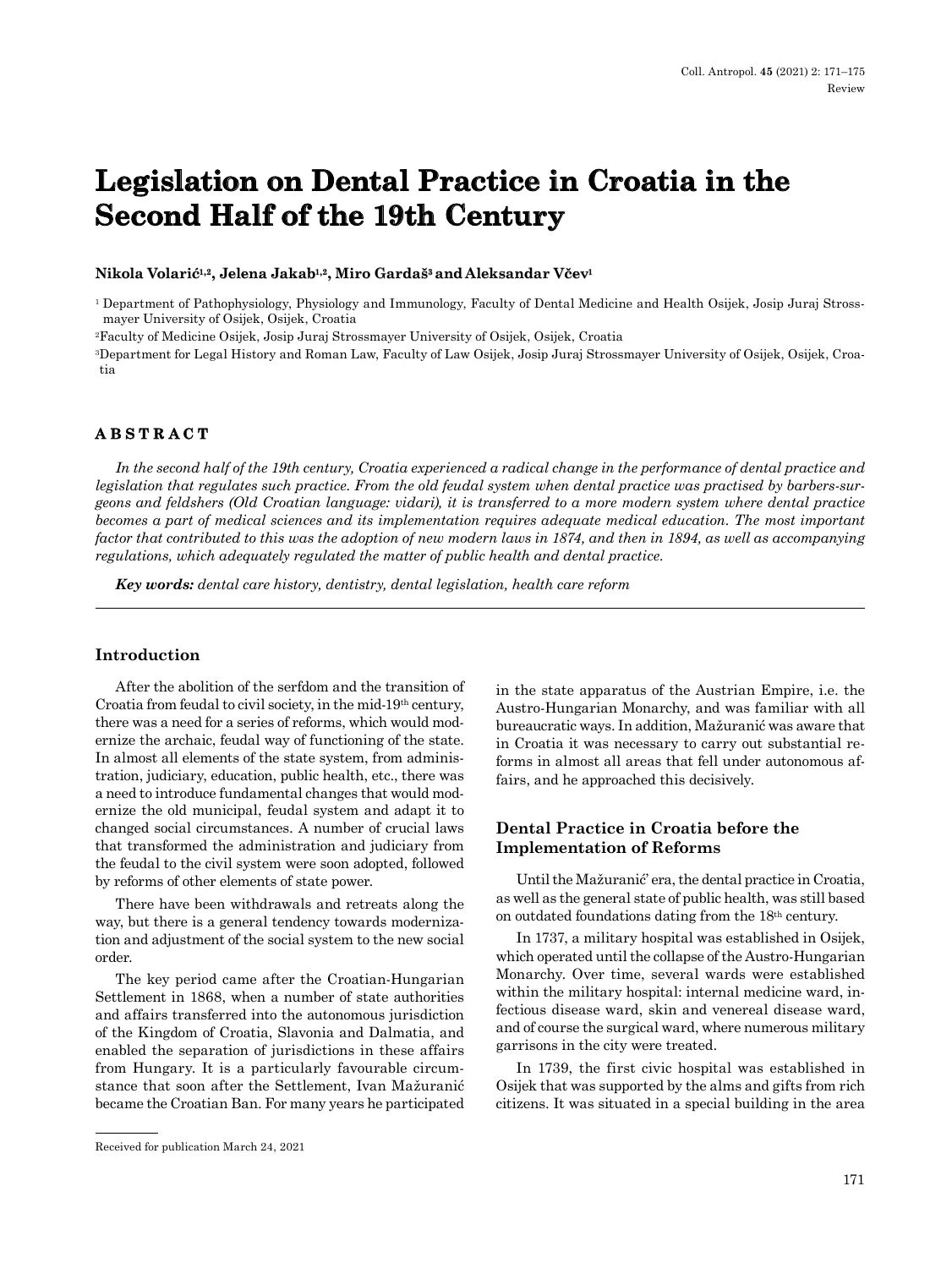of today's City garden and operated until 1874 when the new Huttler – Kohlhofer – Monsperger hospital in the Lower Town was built.

In 1809, the city of Osijek gained the status of a free royal city and powers were delegated to it, which were exercised by other state authorities until that moment. One of them was being in charge for the implementation of health measures in the city. For the exercise of powers delegated to it, the city employed several officials, among them a city doctor with an annual salary of 200 forints, a feldsher (*Old Croatian: ranarnik*) with a salary of 100 forints, and a midwife with a salary of 100 forints1.

This practice continued after the abolition of the feudal system, as evidenced by the fact that in 1850, after the abolition of serfdom, Emperor Francis Joseph issued a special Imperial Patent of 7 September 1850, establishing the Municipal Order for the Royal City of Ossek, in which paragraph 79 stipulates that "the Municipal Council regulates and manages the local health care according to the existing laws." (*Translator's note: the original quote is written in Old Croatian language*)2.

This did not change anything in the jurisdiction and in everyday practice, but continued the practice of implementing and the functioning of public health in the manner determined by the deed of donation from 1809 when granting the status of a free royal city. In the everyday life of the citizens of Osijek, but also the rest of Croatia, that meant that dental practice was performed by barbers and feldshers who had the authority to deal with the so-called minor surgery<sup>3</sup>.

Dental and medical practice was performed by feldshers and barbers, who also performed minor surgical procedures. They mostly came to Slavonia with the army, and they continued to practice surgery after being dismissed from service. They also mainly attended military schools, and for some of them evidence was found that they were educated at the University in Buda4.

Data on barbers-surgeons who performed dental practice during the 18th and the first half of the 19th century can be found in the diaries of two Osijek monasteries, the Jesuit and the Franciscan, as well as in the diary of the fortress pastor Turković5.

#### **Dental Practice According to the Law of 1874**

With such an outdated system of dental and general medical care, Croatia welcomed the seventies of the 19th century and the great reforms that Ban Ivan Mažuranić began to implement. In his reform process, Mažuranić touched on almost every part of the state government, and of course public health, which included dental care.

He started the reform of this area of everyday life and of the powers of the state by passing the fundamental Law on the organization of health services in Croatia and Slavonia in 1874. This Law prescribed in detail the competencies and activities in the field of public health $6$ .

The Royal Croatian-Slavonian-Dalmatian Provincial Government has been designated as the supreme body for the care of public health in Croatia and Slavonia.

Sub-counties, cities and municipalities with an appointed magistrate were at lower levels responsible for enforcing the Law and Government decisions. Sub-county doctors and veterinarians (*Old Croatian: živinari*) have been appointed for the professional performance of work in sub-counties, and in cities, special bodies in charge of health-care have been appointed by city representatives.

Political municipalities, in the so-called transferred scope of work, also implemented all other health regulations and dealt with health administrative affairs entrusted to them by the Government.

Sub-county doctors in the area of each sub-county performed a number of duties in the implementation of measures for the protection of public health. They supervised health care and medical staff employed in the state, municipal or private service in the sub-county, supervised the implementation of health regulations, as well as regulations on quackery, and trade in poisons and drugs, etc.

Pursuant to the provisions of this Act, the National Health Council was appointed, which was the government's advisory body in all matters related to health. This Council was composed of regular members: a government rapporteur on health affairs, a provincial veterinarian (*Old Croatian: zemaljski veterinar*) and at least four doctors, as well as associate members who were appointed as needed on a case-by-case basis.

In addition to this fundamental law, a number of instructions and provisions had been adopted which regulated in detail certain areas of public health, and in this way a truly effective network of regulations that regulated this area had been created. Among the most important are: An instruction for sub-county doctors and for city physicians7, the Order for Medical Assemblies (*Old Croatian: Red za zborove liekarske*), and a number of others that regulated many aspects of public health in detail7.

One of these regulations, the Instruction for sub-county doctors and city physicians, also included the "Price list on minimum rewards for private practice of both sub-county doctors and city physicians, and available feldshers, as well as private doctors", where fees for only thirty procedures were prescribed, among them few in the oral cavity. However, fees for the performance of dental procedures felt under the provision in point 29 of the Price list stipulating that fees for medical procedures not prescribed by this price list will be "assessed according to other similar activities" 8.

#### **Dental Practice According to the Law of 1894**

As substantial territorial and administrative changes took place in Croatia in the 1890s, and the Military Frontier (Vojna Krajina) being integrated in the meantime, in 1894 a new law was passed on the organization of the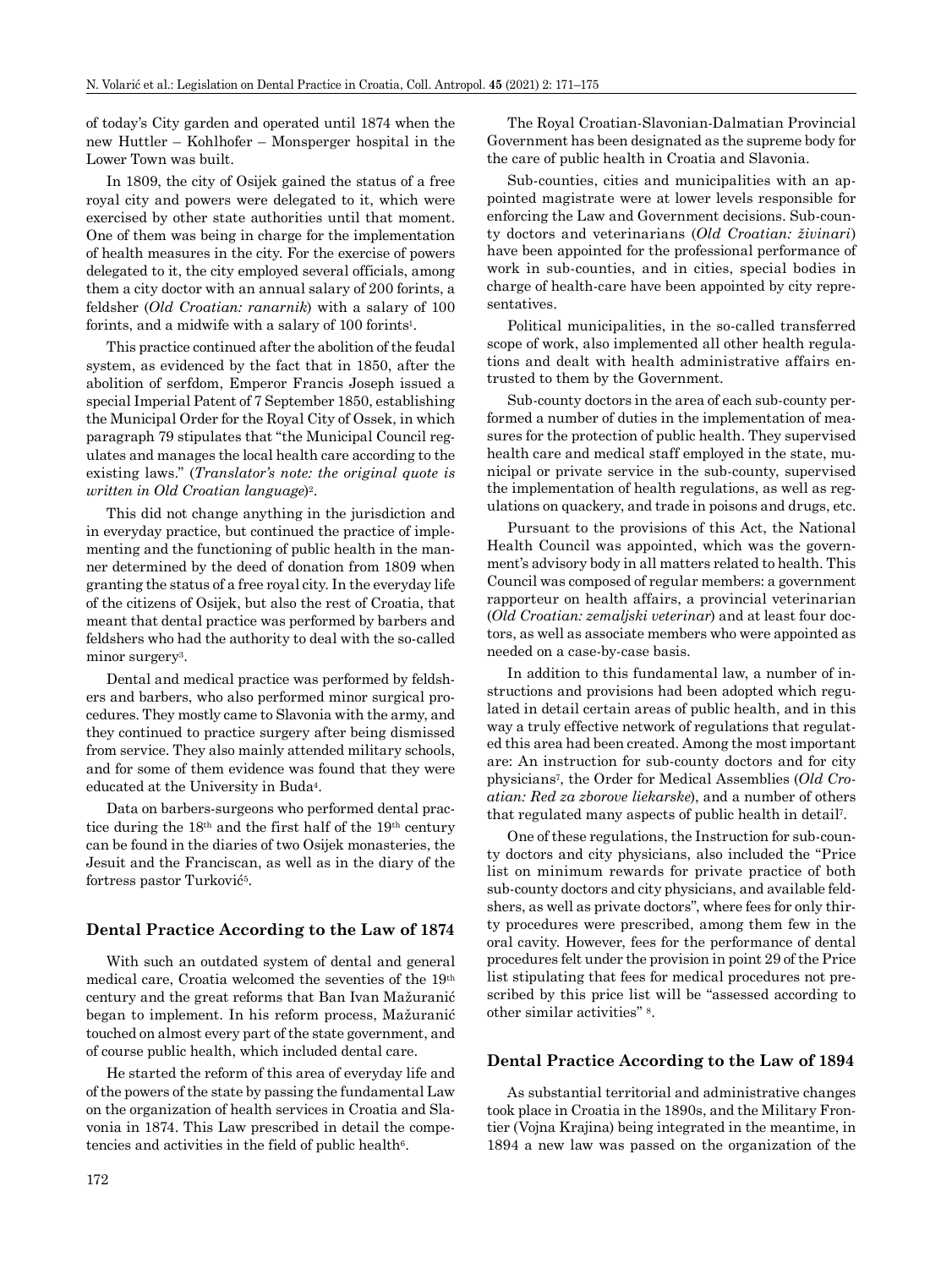health service in the Kingdoms of Croatia-Slavonia. After twenty years of application of the Law of 1874, there was a need for a new law. Not so much because of the shortcomings of the old law or because of the introduction of some major innovations, but because of the harmonization with the territorial and administrative changes that have taken place in the meantime.

According to the provisions of this Law, the Land Government is also responsible for the management and supervision of all public health activities in the Kingdom of Croatia-Slavonia, and within the Government there was a special health department and a Provincial Health Council.

Public health activities in the areas of counties and cities, as well as the area of the Market-town of Ruma, were performed by county physicians and county health committees, i.e. city doctors, city health committees and city midwives, and in district areas by district doctors<sup>9</sup>.

The basic intention of the legislator was that the introduction of county and city health committees actually takes into account the facts about the specific situation on the field, i.e. in each county and city, and thus results in better and more efficient implementation of state government measures on public health care.

It is also prescribed that in cities with up to 5,000 inhabitants, one doctor should be appointed, in those up to 10,000 inhabitants, two doctors, in those up to 20,000 inhabitants, three doctors, and in those with over 20,000, one doctor for each further 10, 000 inhabitants9.

The Act of 1894 also stipulates that only a person who is a doctor of medicine, surgery, master of midwifery or a doctor of general medicine who has graduated or whose foreign degree has been nostrificated at the Royal University of Francis Joseph I in Zagreb or at another Hungarian or Austrian university, and who speaks Croatian or Serbian may be employed in public or municipal service.

Attempts were also made to bring order to the practice of private medical and general health practice. The medical staff included doctors, feldshers, midwives and pharmacy staff. It is prescribed that every private doctor (*Old Croatian: sukromni liječnik*) who settles in the Kingdom of Croatia-Slavonia should submit his diploma to the competent county district, i.e. city government, and then the county or city physician will examine it, and then issue a decision on whether he can practice medicine. The county or city physician supervised all private doctors and feldshers (paramedics) in the county or city, kept records of all medical staff, including those who performed private practice. The county or city physician was also supposed to prevent unauthorized medical practice10.

Until then, in fact, in everyday medical practice, and especially dental, the state of affairs were quite complex. There was a significant number of persons who had acquired a school degree in medicine, surgery and dental care, according to the old regulations from the feudal period, and of course they could not be prohibited from practising medicine.

The so-called non-graduated physicians, and feldshers included patrons, masters, and doctors of surgery. The lowest level of medical profession was the patron of surgery, who was required to have completed "normal" school and to have studied with a civil feldsher for three years, after which he received a scientific paper. It is especially pointed out that the patrons of surgery could take the exam for engaging in dentistry. It should be noted that this degree of medical apprenticeship has never been considered an academic education.

The next level of the so-called. non-graduated medical staff were masters of surgery. They had to complete six grades of high school and then complete lower medical-surgical studies at the university.

Doctors of surgery are those who have previously obtained a medical doctorate and subsequently took the exams to obtain a doctorate in surgery<sup>10</sup>.

However, in Hungary, schools for surgeons were abolished in 1872, and in some provinces of the Monarchy, diplomas for feldshers could be obtained by 1885, and the provisions governing the acquisition of a doctorate in surgery were enacted "before 1850"10. The new provisions sought to unify the practice and unify the training of medical staff, i.e. medical professions. Persons who, under the old regulations, had acquired titles and powers to practice medicine, could not be prohibited from performing such practices, but an attempt was made to fit them into a modernized system. Smrekar's remark is also symptomatic: "it will be that the patrons and doctors of surgery are already completely extinct or at least close to extinction."

The Order of the Royal Croatian-Slavonian-Dalmatian Government of 13 February 1892, No. 33,317, which prescribes the scope of work of dental technicians, also testifies to the continuous care of the state in introducing order in the performance of dental practice. This act explicitly stipulates that "dental technicians" cannot be considered dentists and are not allowed to perform any surgical procedures in the mouth or perform dental practice. If dental technicians did perform such procedures, they could be punished as quacks. Dental technicians who wanted to make artificial teeth or dentures had to submit applications in accordance with the law of trades and they were entered in the list of craftsmen and issued a trade card<sup>11</sup>.

On June 15, 1894, the Royal Croatian-Slavonian-Dalmatian Provincial Government issued a special Order, which was in fact an implementing act for the competencies of city and municipal doctors, and in accordance with the provisions of the 1894 Act. This Order contained, in the form of an appendix, a special Price List of awards for individual medical duties in private medical practice. It contained an appendix A, in which the prices for general medical procedures were prescribed; patient visits, hours and mileage, microscopic and other examinations, and a number of other procedures, as well as an Annex B, which prescribed prices for surgical, midwifery, eye and dental procedures, and which consisted of four parts. In the first part, prices were prescribed for about 200 surgical proce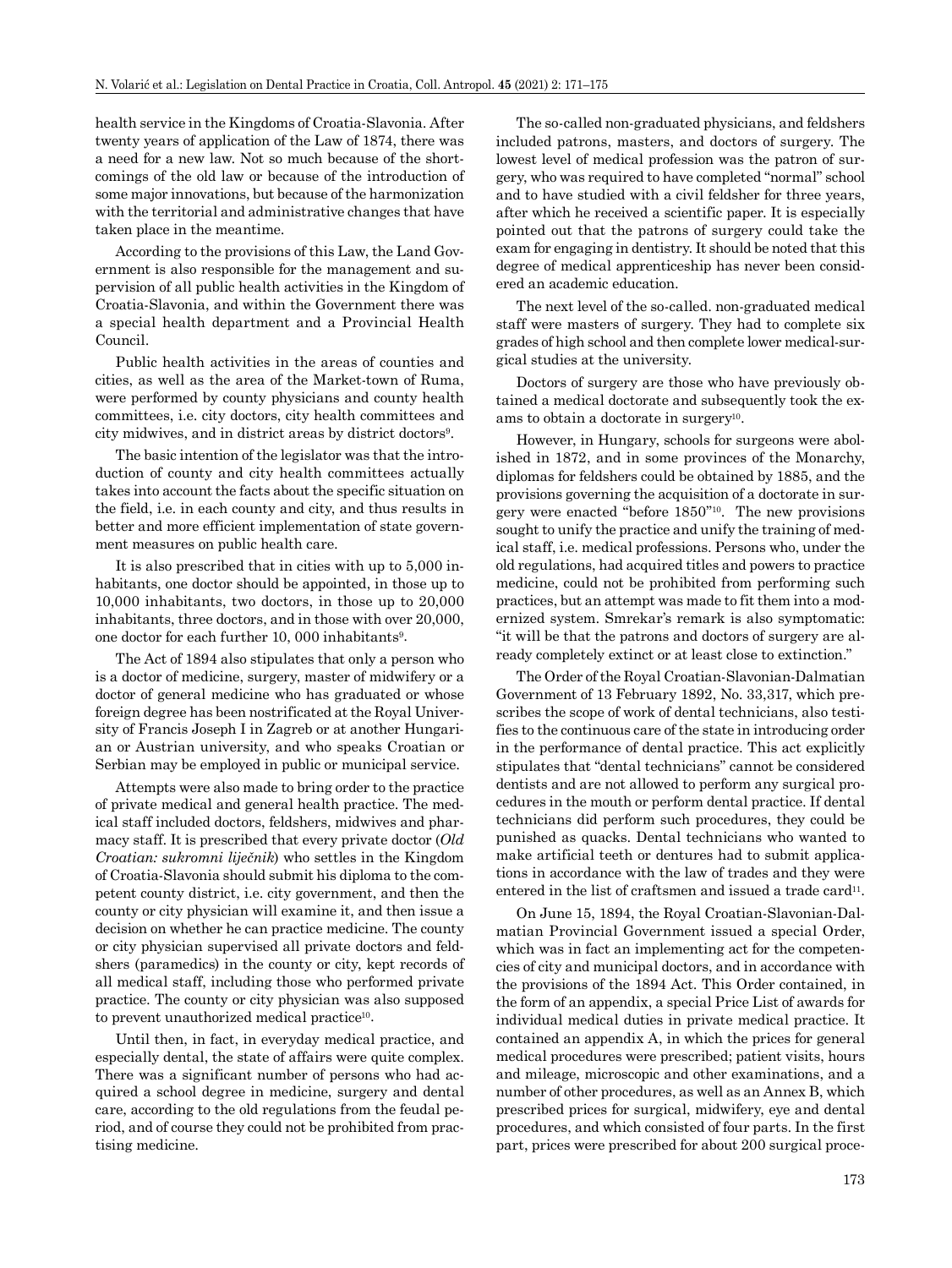dures, including a dozen in the oral cavity. In the second and third part, the prices for midwifery and eye surgeries were prescribed, and in the fourth part, the "Dentist's Price List" were prescribed.

This Price List prescribed prices for about 30 dental procedures, from tooth extraction to "finishing the entire upper or lower row of teeth on rubber" , and prices ranged from 1 to 100 forints $11$ .

#### **Conclusion**

In the period that is the subject of this paper, dental care in Osijek and the rest of Croatia has undergone a process of substantial reform and modernization. In the first part of this period from the 1850s to the 1870s, dental care was based on outdated foundations inherited from the feudal period. Dental practice and dental care were included in the so-called minor surgery and in everyday practice they were performed by feldshers and minor surgeons. After the Croatian-Hungarian Settlement in 1868, the care of public health was transferred into autonomous affairs under the jurisdiction of the Croatian government, which paved the way for sweeping reforms carried out during the reign of Ban Ivan Mažuranić. The Act on Health Care Regulation in Croatia and Slavonia of 1874 and a number of accompanying regulations were passed, followed by the Act of 1894 with accompanying regulations. These laws and regulations introduced in Croatia and Slavonia a fairly advanced system of legislation and care for public health, and thus for dental care and dental practice, which remained in force until the collapse of the Austro-Hungarian Monarchy. It is especially significant that the Act of 1894 actually incorporates training for dentists into the general system of medical training and thus the dental practice is finally separated from the so-called

#### **REFERENCES**

1. SRŠAN S, The Free and Royal City of Osijek 1809 (State Archive in Osijek, Osijek, 2009). — 2. DIWALD, C, Carski patent od 7. rujna 1850. kojim se odobrava iu kriepost stavlja privremeni Obćinski Red za kraljevski grad Ossek. (C. Diwald, Osijek, 1850). — 3. SKENDEROVIĆ R, Scrinia slavonica, 5/1 (2005) 115. — 4. MANDIĆ Z, ĐEŠKA S, UTVIĆ V, The beginnings of odonto-dentistry in Osijek. In: Proceedings of 4th Symposium of Dentists of Slavonia and Baranja (Osijek, 1975). — 5. SRŠAN S, Osijek Chronicles 1686 — 1945 (Historical Archive in Osijek, 1993). — 6. Sbornik zakonah i naredabah valjanih za kraljevinu Hrvatsku i Slavoniju, god.1874, XXIII/ 53 (1875) 435. — 7. VEŽIĆ M,

# *N. Volarić*

minor surgery and is being treated as an equivalent to other medical professions.

A special contribution of the Laws of 1874 and 1894 was that they introduced a fairly modern public health system in Croatia, compatible with the administrative system. Such a system enabled the efficient care of all segments of public health in Croatia and Slavonia in an efficient way, which was supported by a strong and well-established administrative system and administrative bodies.

It should be noted that special attention was paid to the protection and prevention of infectious diseases (plagues). Both human diseases, especially plague, cholera and smallpox, and livestock diseases, especially bovine plague, so the occurrence of the same was rare. In archival funds from the second half of the 19th century there is a number of orders and instructions on how to act in cases of outbreaks. However, the great concern of the legislator is also visible in prescribing a price lists for a large number of medical procedures, and thus the procedures of everyday dental practice. In this way, possible abuses are avoided, but also a thorough insight into the daily dental practice and procedures that dentists have carried out in their daily work is provided.

#### **Acknowledgement**

This paper is a product of work that has been fully supported by the Faculty of Law Osijek Josip Juraj Strossmayer University of Osijek under the project No. IP-PRA-VOS-17, "Razvoj hrvatske privatnopravne tradicije u kontekstu njene integriranosti u europsku pravnu kulturu" (Development of Croatian private legal tradition in the context of its integration into European legal culture).

Pomoćnik za javnu upravu, 1 (1884) 93. — 8. Sbornik zakonah i naredbah valjanih za Kraljevinu Hrvatsku i Slavoniju, br. 22633, god.1876 (Tiskara Narodnih Novinah, Zagreb, 1877). — 9. Zakon od 24. siečnja 1894. o uredjenju zdravstvene službe u kraljevinah Hrvatskoj i Slavoniji i provedbeni naputci k istomu od 15. lipnja 1895. br. 20.315 i br. 24.209 (Zagreb 1894). — 10. SMREKAR M, Priručnik za političku upravnu službu u kraljevinah Hrvatskoj i Slavoniji, knj. I. (Tiskom i nakladom Ignjata Granitza, Zagreb, 1899). — 11. Priručnik za političku upravnu službu u kraljevinah Hrvatskoj i Slavoniji, knj. III (Tiskom i nakladom Ignjata Granitza, Zagreb, 1902).

*Department of Pathophysiology, Physiology and Immunology, Faculty of Dental Medicine and Health Osijek, Josip Juraj Strossmayer University of Osijek, Crkvena 21, 31000 Osijek, Croatia e-mail: nikola.volaric@fdmz.hr*